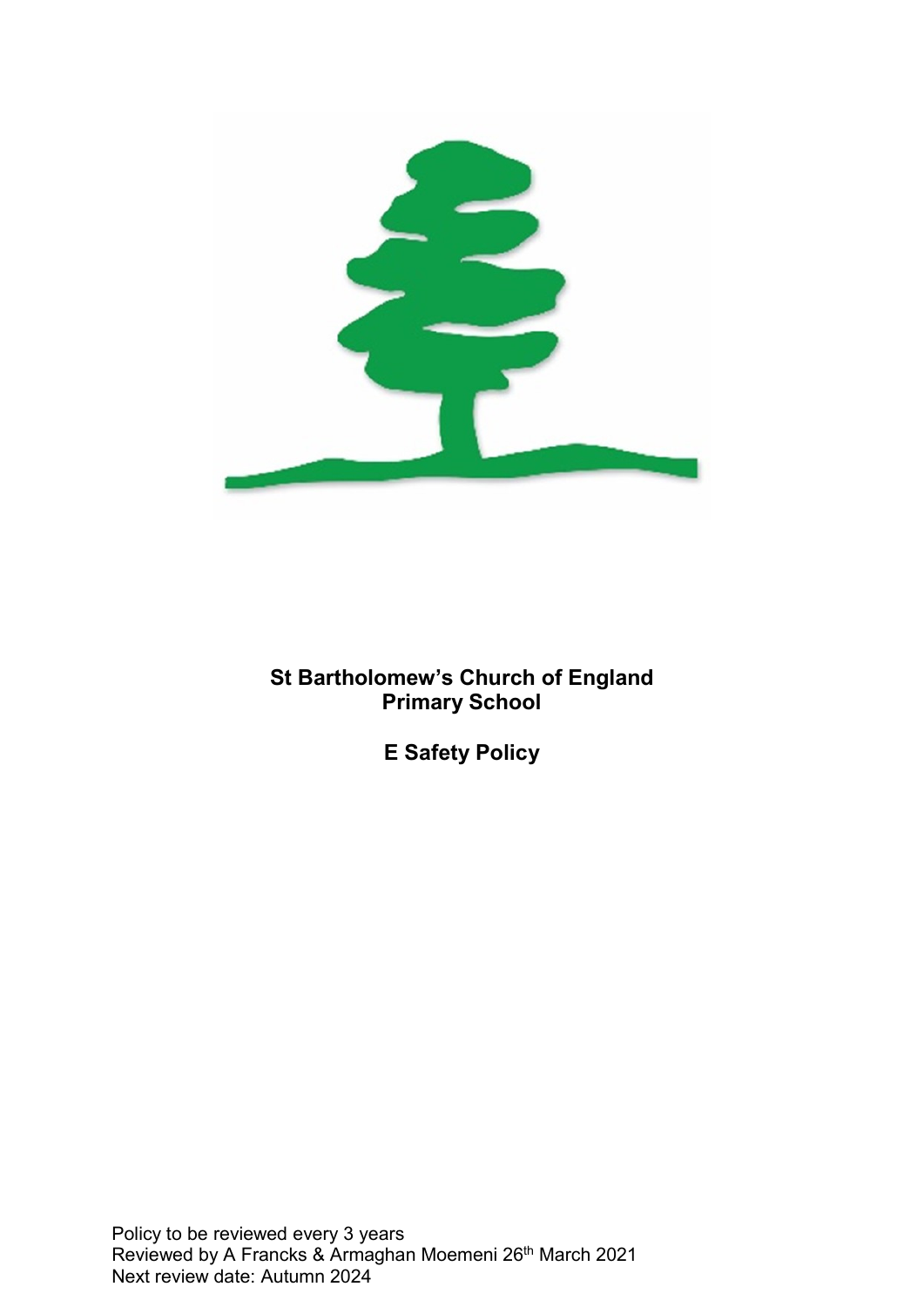# 1. E Safety

ICT in the 21st Century has an all-encompassing role within the lives of children and adults. New internet and online technologies are enhancing communication and the sharing of information. Current and emerging Internet and online technologies used in school and, more importantly in many cases, used outside of school by children include:

- The Internet World Wide Web
- e-mail
- Instant messaging (often using simple web cams) e.g. Instant Messenger)
- Web based voice and video calling (e.g. Skype)
- Online chat rooms
- Online discussion forums
- Social networking sites (e.g. Facebook)
- Blogs and Micro-blogs (e.g. Twitter)
- Podcasting (radio / audio broadcasts downloaded to computer or MP3/4 player)
- Video broadcasting sites (e.g. You Tube)
- Music and video downloading (e.g. iTunes)
- Mobile phones with camera and video functionality
- Smart phones with e-mail, messaging and internet access

### Our whole school approach to the safe use of ICT

Creating a safe ICT learning environment includes three main elements at this school:

- An effective range of technological tools;
- Policies and procedures, with clear roles and responsibilities
- E-Safety teaching is embedded into the school curriculum and schemes of work
- 1.1 The potential that technology has to impact on the lives of all citizens increases year on year. This is probably even more so for children, who are generally much more open to developing technologies than many adults. In many areas technology is transforming the way that schools teach and that children learn. At home, technology is changing the way children live and the activities in which they choose to partake; these trends are set to continue.
- 1.2 As part of our commitment to learning and achievement we at St Bartholomews CE Primary School want to ensure that the internet and other digital technologies are used to:
	- Raise educational standards and promote pupil achievement and progress
	- Uphold our Christian values
	- Develop our creative curriculum and make learning exciting, fun and purposeful
	- Enable pupils to gain access to a wide span of knowledge in a way that ensures and promotes their safety
	- Enhance and enrich their lives
	- Enable pupils to learn modern methods of communication to help them develop lifelong skills.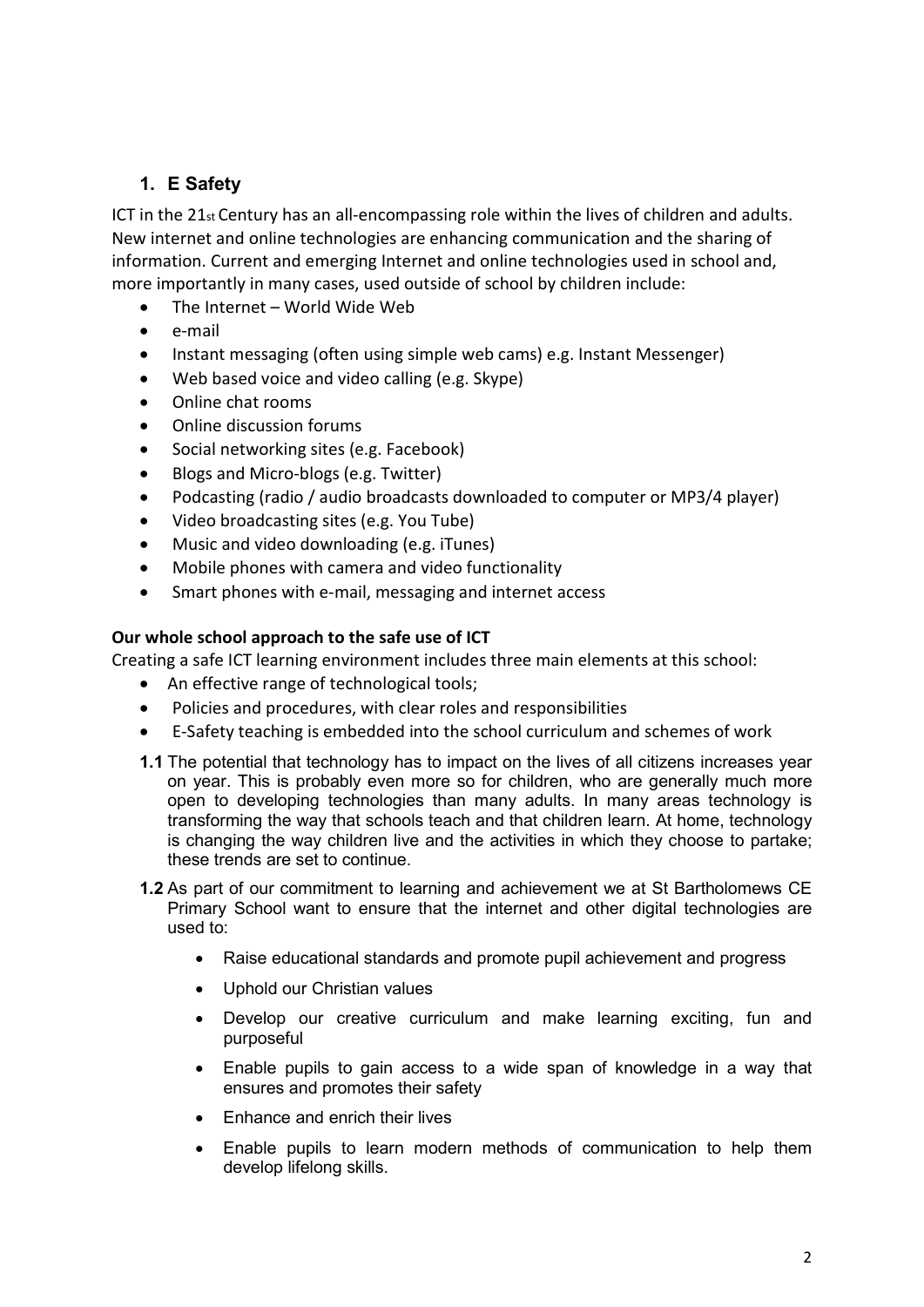- 1.3 While developing technology brings many opportunities, it also brings risks and potential dangers of which these are just a few:
	- Access to illegal, harmful or inappropriate images or other content
	- Unauthorised access to / loss of / sharing of personal information
	- The risk of being subject to grooming by those with whom they make contact on the internet.
	- The sharing / distribution of personal images without an individual's consent or knowledge
	- Inappropriate communication / contact with others, including strangers
	- Cyber-bullying
	- Access to unsuitable video / internet games
	- An inability to evaluate the quality, accuracy and relevance of information on the internet
	- Plagiarism and copyright infringement
	- Illegal downloading of music or video files
	- The potential for excessive use which may impact on social and emotional development and learning.

## 2. Introduction

This policy sets out how we strive to keep children safe with technology while they are in school. We recognise that children are often more at risk when using technology at home (where we have no control over the technical structures put in place to keep them safe) and so this policy also sets out how we educate children of the potential risks. We also explain how we attempt to inform those people who work with and care for our children beyond the school environment (parents, carers, friends and the wider community) to be aware and to assist in this process.

 This policy applies to all members of the school community (including staff, pupils, volunteers, parents / carers, visitors, community users) who have access to and are users of school ICT systems, both in and out of school.

### 3. Acceptable Use Policies

All members of the school community are responsible for using the school ICT systems in accordance with the appropriate acceptable use policy, which they will be expected to sign before being given access to school systems.

 There are separate acceptable use policies for children and for all adults in school (teachers, governors and any adult volunteers). Acceptable use policies are revisited and resigned annually at the start of each school year and amended accordingly in light of new developments and discussions with the children which take place at the time. Copies are sent home for further discussion with parents and for children in EYFS and KS1 parents may sign on behalf of their children.

 Staff and volunteers sign when they take up their role in school and in the future if significant changes are made to the policy.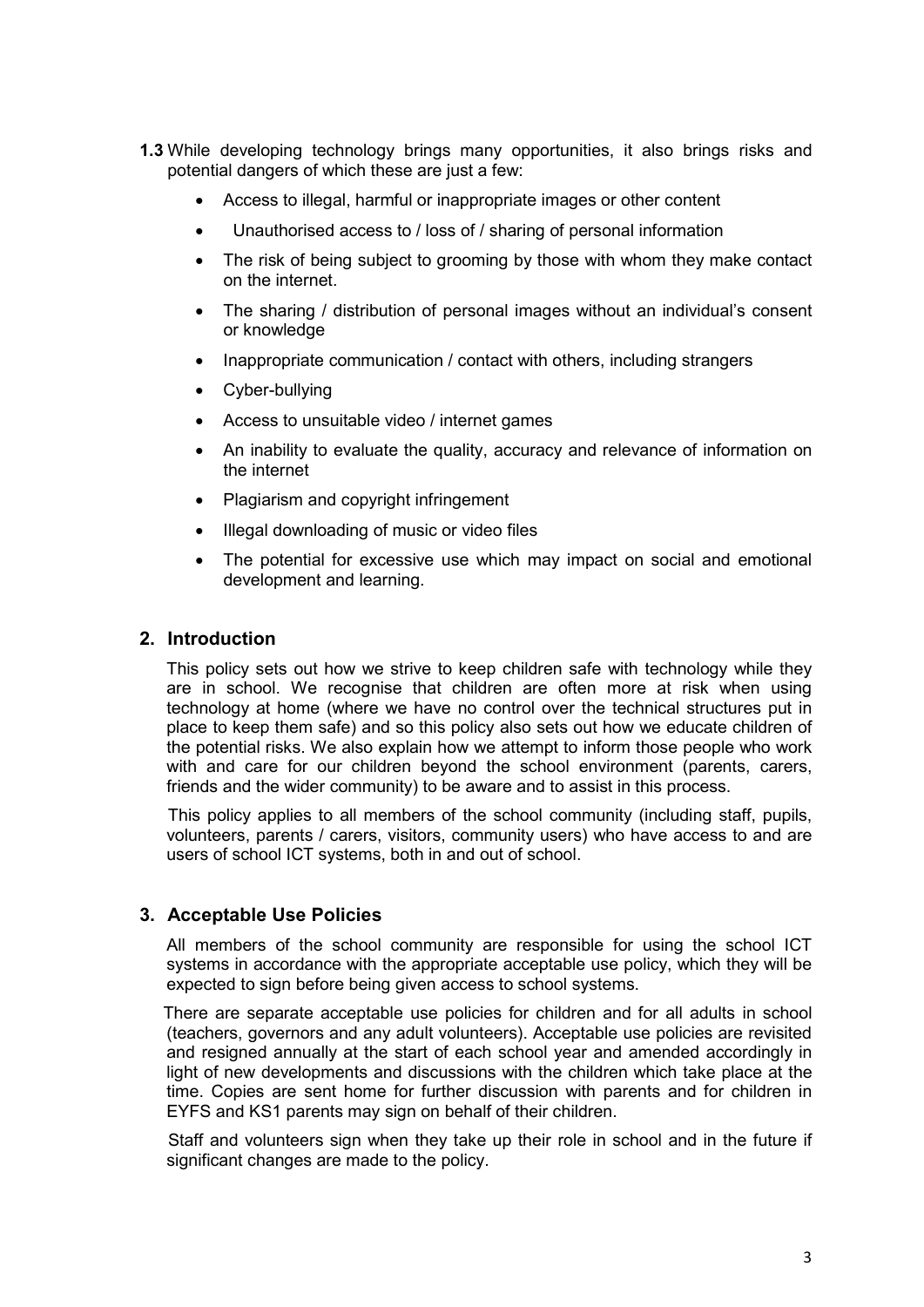Parents sign once when their child enters the school, unless amendments have been made. The parents' policy also includes permission for use of their child's image (still or moving) by the school, permission for their child to use the schools ICT resources (including the internet) and permission to publish their work. A copy of the pupil AUP is made available to parents at this stage and at the beginning of each year.

# 4. Cyber- bullying

The Education and Inspections Act 2006 empowers head teachers, to such extent as is reasonable, to regulate the behaviour of pupils when they are off the school site and empowers members of staff to impose disciplinary penalties for inappropriate behaviour. This is pertinent to incidents of cyber-bullying, or other e-safety incidents covered by this policy, which may take place out of school, but is linked to membership of the school.

 The school will deal with such incidents within this policy and associated behaviour and anti-bullying policies and will, where known, inform parents / carers of incidents of inappropriate e-safety behaviour that take place out of school.

## 4.1 Peer on Peer Abuse

The school takes peer on peer abuse very seriously and considers that this is bullyingseveral times on purpose between fellow pupils. This would be dealt with in the same way as any serious bullying situation and would involve pupils and parents as necessary.

## 5. E-safety education

5.1Whilst regulation and technical solutions are very important, their use must be balanced by educating pupils to take a responsible approach. The education of pupils in e-safety is therefore an essential part of the school's e-safety provision. Children and young people need the help and support of the school to recognise and avoid e-safety risks and build their resilience. This is particularly important for helping children to stay safe out of school where technical support and filtering may not be available to them.

5.2 E-Safety education will be provided in the following ways:

- A planned e-safety programme has been put into place. Once these sessions have been delivered their impact on the children's e- safety awareness will be evaluated and the scheme revised and developed accordingly.
- We use the resources on CEOP's Think U Know site as a basis for our ongoing e-safety education http://www.thinkuknow.co.uk/teachers/resources/ (Hector's World at KS1 and Cyber Café at KS2)
- Our key e-safety message of ZipIt! BlockIt! FlagIt! (created by the UK council for Child Internet Safety in 2009) is reinforced through further input via assemblies and pastoral activities as well as informal conversations when the opportunity arises throughout the curriculum.
- Pupils should be helped to understand the need for the pupil AUP and encouraged to adopt safe and responsible use of ICT both within and outside school.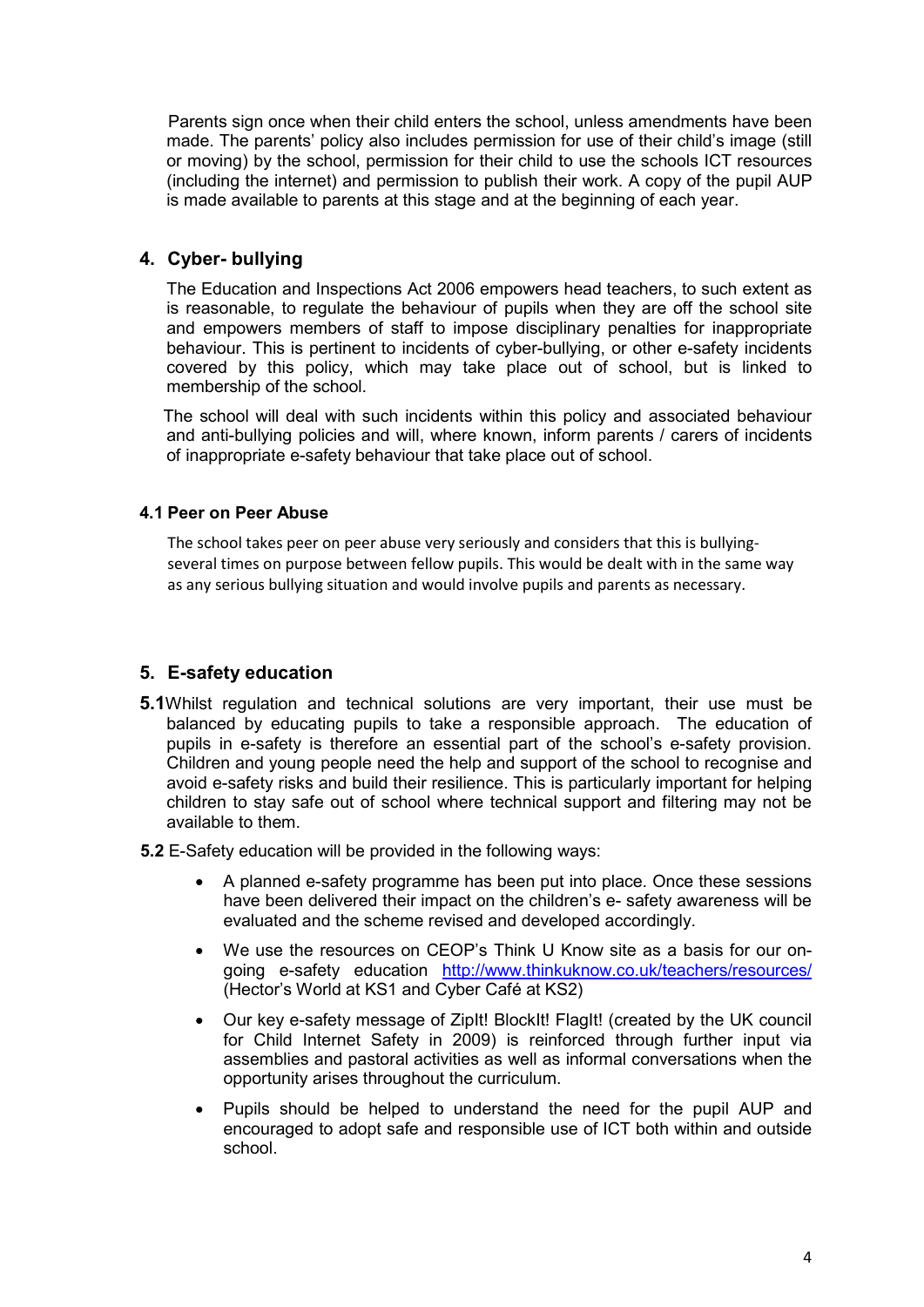- In lessons where internet use is pre-planned, it is best and expected, practice that pupils should be guided to sites checked as suitable for their use and that processes are in place for dealing with any unsuitable material that is found in internet searches.
- Where pupils are allowed to freely search the internet, e.g. using search engines, staff should be vigilant in monitoring the content of the websites the young people visit. No child should be left unsupervised when they are using the internet.

# 6. Plagiarism and Copywriting

Pupils should be taught in all lessons to be critically aware of the content they access on-line and be guided to validate the accuracy of information by employing techniques such as:

- Checking the likely validity of the URL (web address)
- Cross checking references (can they find the same information on other sites?)
- Checking the 'pedigree' of the compilers/ owners of the website

Pupils should be taught to acknowledge the source of information used and to respect copyright when using material accessed on the internet.

Pupils are taught how to make best, and safe, use of internet search engines to arrive at the information they require

# 7. Staff Training

It is essential that all staff receive e-safety training and understand their responsibilities, as outlined in this policy. Training will be offered as follows:

- The E-Safety Coordinator will provide advice, guidance and training as required to individuals as required on an on-going basis
- It is expected that some staff will identify e-safety as a training need within the performance management process
- The E-Safety Coordinator will receive regular updates through attendance at local authority or other information / training sessions and by reviewing guidance documents released by the DfE, local authority and others
- Some reference will be made as part of the Child Protection /Safeguarding training

## 8. Governor Training

Governors should take part in e-safety training / awareness sessions, with particular importance for those who are members of any subcommittee or group involved in ICT, e-safety, health and safety or child protection. This may be offered in a number of ways:

- Attendance at training provided by the Local Authority, DLAT or Governor Development Services, National Governors Association or other bodies, inhouse training delivered by staff
- Participation in school training / information sessions for staff or parents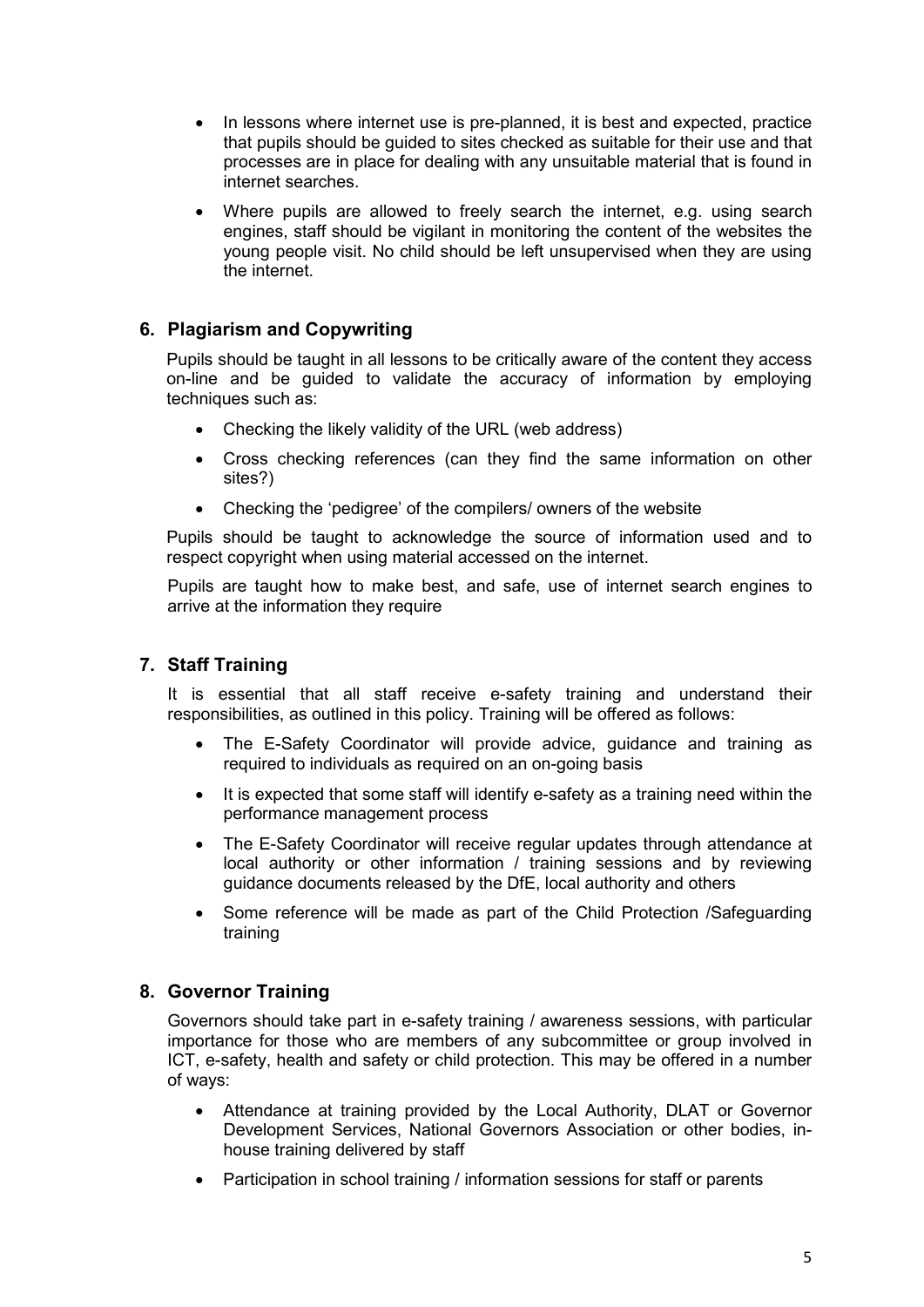• St Bartholomews CE School have appointed an E-Safety Governor who will work closely with the E-Safety Coordinator completing an annual e- safety learning walk and providing updates and reports to the full governing body

## 9. Raising Parents and Carers Awareness

Many parents and carers have only a limited understanding of e-safety risks and issues, yet they play an essential role in the education of their children and in the monitoring and regulation of the children's on-line experiences. Parents often either underestimate or do not realise how often children and young people come across potentially harmful and inappropriate material on the internet and are often unsure about what they would do about it. "There is a generational digital divide". (Byron Report).

St Bartholomews CE School will therefore seek to provide information and awareness to parents and carers through:

- Letters, newsletters and our school website
- Parents evenings
- Reference to the parents materials on the Think U Know website (www.thinkuknow.co.uk) or others
- Distribution of the recommended E- Safety publication 'Digital Parenting' from Vodafone
- Workshops or information evenings

### 10. Responsibilities:

E-Safety is recognised as an essential aspect of strategic leadership in this school and the SLT with the support of Governors, aims to embed safe practices into the culture of the school.

#### Leadership team

The SLT ensures that the Policy is implemented across the school via the usual school monitoring procedures.

#### E-Safety Co-ordinator

Our school e-Safety Co-ordinator is Alicia Francks.

She is responsible for keeping up to date on all e-Safety issues and ensuring that staff are updated as necessary.

#### **Governors**

The School Governing body is responsible for overseeing and reviewing all school policies, including the e-Safety Policy.

#### School Staff

All teachers are responsible for promoting and supporting safe behaviours in their classrooms and following school e-Safety procedures. Central to this is fostering a 'No Blame' culture so pupils feel able to report any bullying, abuse or inappropriate materials. Staff should ensure they are familiar with the school e-Safety policy, and ask for clarification where needed. They should sign the Staff Acceptable Internet Use agreement annually. Class teachers should ensure that pupils are aware of the e-Safety rules, introducing them at the beginning of each new school year.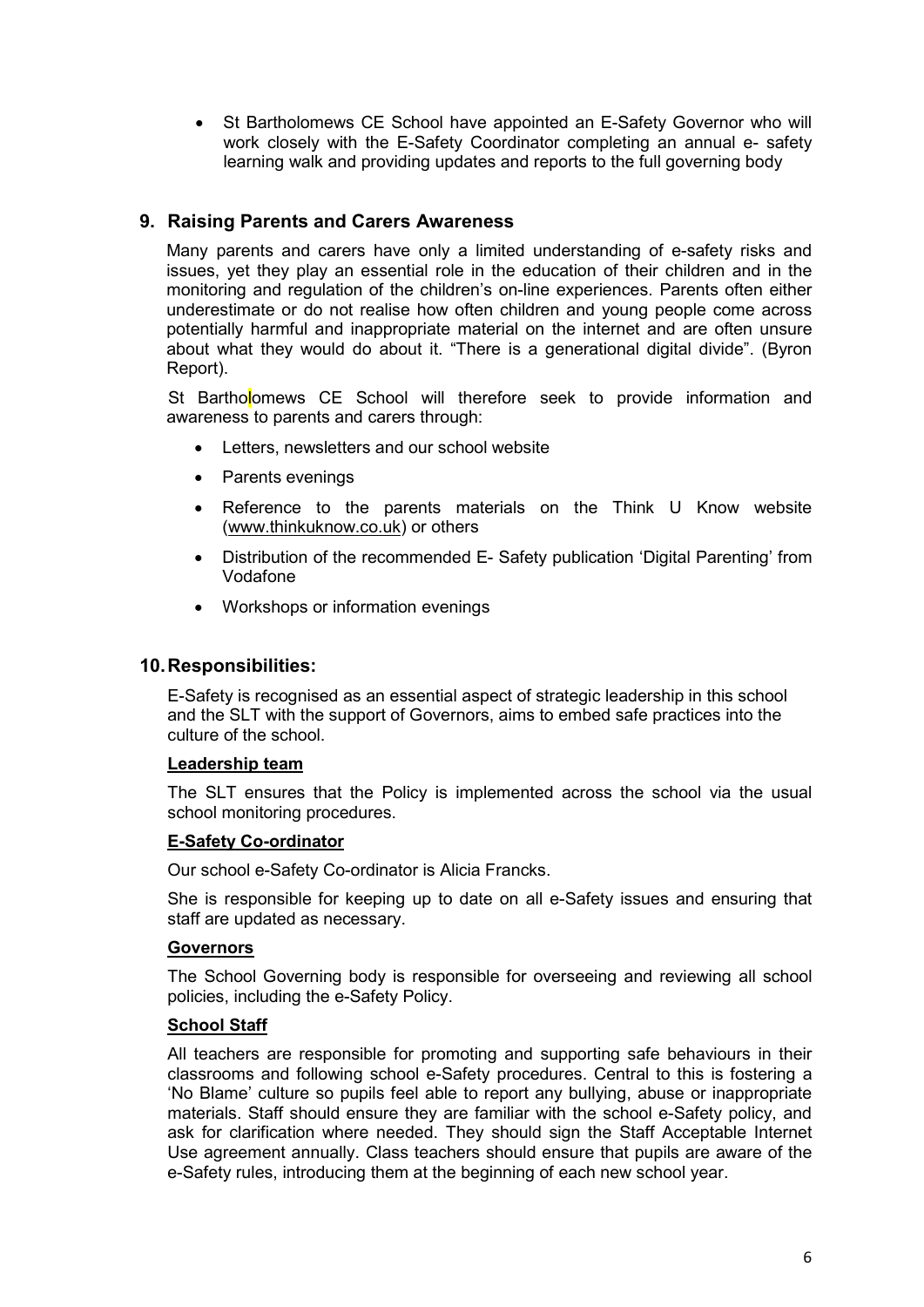# Pupils

Pupils are expected to take an active part in planned lessons and activities to support their understanding and confidence in dealing with e-Safety issues, both at home and school. They are asked to agree to a set of guidelines and rules covering their responsibilities when using ICT at school.

# Parents

Parents are given information about the school's e-safety policy at the Admission interview. They are given copies of the pupil for information, and asked to support these rules with their children.

# E-safety Coordinator

St Bartholomews CE Primary School's E-Safety Coordinator is the person responsible to the SLT and governors for the day to day issues relating to e-safety. The E-Safety Coordinator:

- takes day to day responsibility for e-safety issues and has a leading role in establishing and reviewing the school e-safety policies / documents
- ensures that all staff are aware of the procedures that need to be followed in the event of an e-safety incident
- provides training and advice for staff
- liaises with the Local Authority
- liaises with school ICT technical staff
- receives reports of e-safety incidents and creates a log of incidents to inform future e-safety developments
- meets with E-Safety Governor to discuss current issues, review incident logs and filtering change control logs
- attends relevant meetings and committees of Governing Body
- reports regularly to Senior Leadership Team
- receives appropriate training and support to fulfil their role effectively
- maintains logs of any occasions where the school has used its powers of search and deletion of electronic devices (eg. Looking at the 'history' on an iPad).

## 11. Responsibilities: Governors

Our governors are responsible for the approval of this policy and for reviewing its effectiveness. This will be carried out by the governors (or a governors' subcommittee) receiving regular information about e-safety incidents and monitoring reports. A member of the governing body has taken on the role of E-Safety Governor which involves:

- regular meetings with the E-Safety Co-ordinator with an agenda based on:
- monitoring of e-safety incident logs
- monitoring logs of any occasions where the school has used its powers of search and deletion of electronic devices (eg. Looking at the 'history' on an iPad)
- Carrying out an e-safety learning walk with the E-Safety Coordinator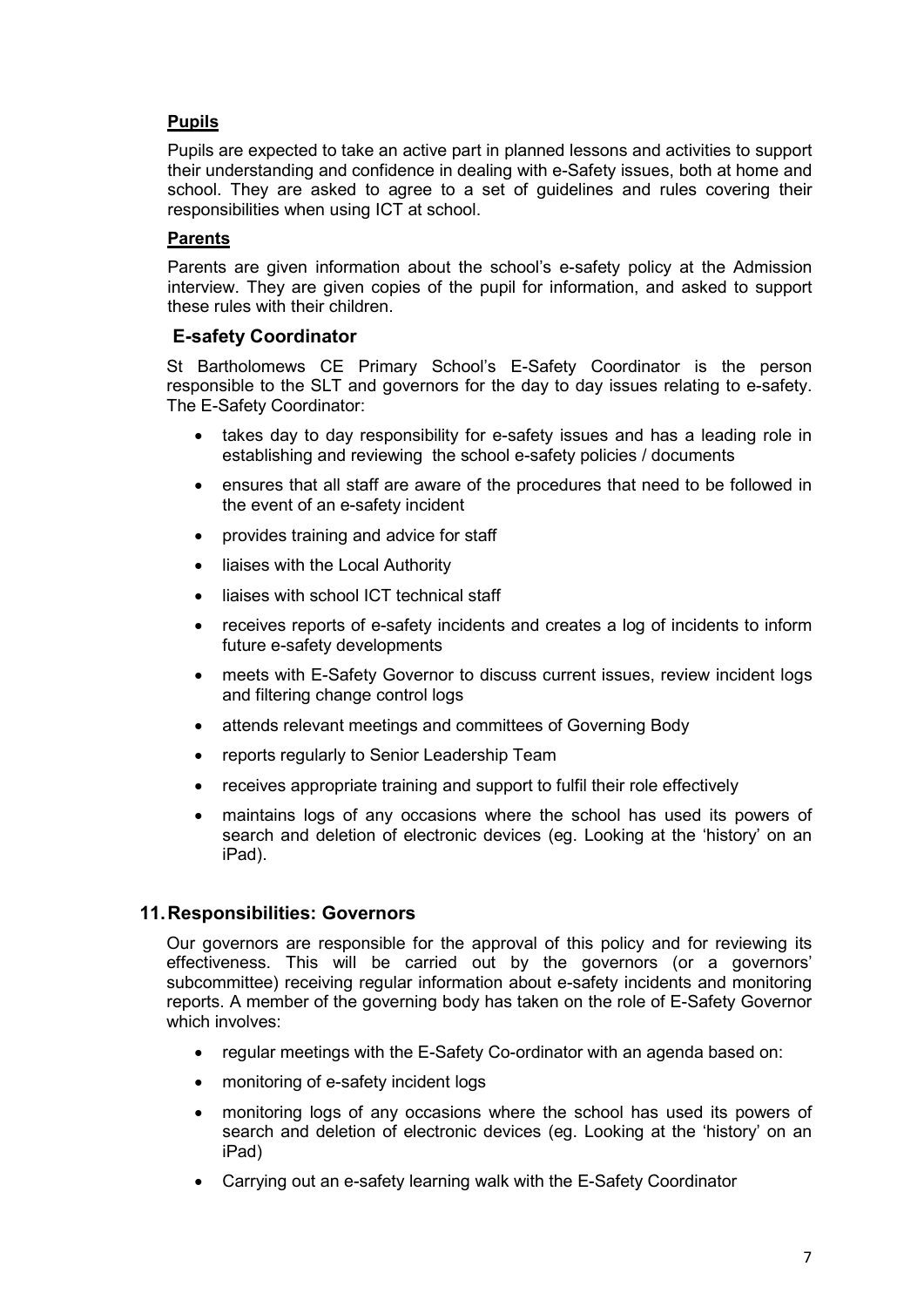• reporting to relevant Governors committee / meeting.

## 12. Responsibilities: Head teacher

The Head teacher is responsible for ensuring the safety (including e-safety) of members of the school community, though the day to day responsibility for e-safety is delegated to the E-Safety Co-ordinator

The Head teacher and another member of the SLT should be aware of the procedures to be followed in the event of a serious e-safety allegation being made against a member of staff; see flow chart on dealing with e-safety incidents.

## 13. Responsibilities: Classroom Based Staff

Teaching and Support Staff are responsible for ensuring that:

- they have an up to date awareness of e-safety matters and of the current school e-safety policy and practices
- they have read, understood and signed the school's Acceptable Use Policy (AUP) for staff and are familiar with the children's AUP.
- they report any suspected misuse or problem to the E-Safety Co-ordinator
- digital communications with students (email / Remote learning) should be on a professional level and only carried out using official school systems
- e-safety issues are embedded in the curriculum and other school activities.
- St Bartholomews School's Code of Conduct for the computers and the ZipIt! BlockIt! FlagIt! are prominently displayed and referred to in all classrooms

### 14. Responsibilities: ICT technician

The ICT Technician is responsible for ensuring that:

- the school's ICT infrastructure is secure and is not open to misuse or malicious attack
- users may only access the school's networks through a properly enforced password protection policy
- shortcomings in the infrastructure are reported to the ICT coordinator or SLT so that appropriate action may be taken.

### 15. Infrastructure

The filtering of internet content provides an important means of preventing our children and adults in school from accessing material that is illegal or is inappropriate in an educational context. The filtering system cannot, however, provide a 100% guarantee that it will do so. It is therefore important that the school has a filtering policy to manage the associated risks and to provide preventative measures which are relevant to the situation in this school.

As a school buying broadband services from Exa Networks we automatically receive the benefits of a managed filtering service via Surf Protect Filtering Services.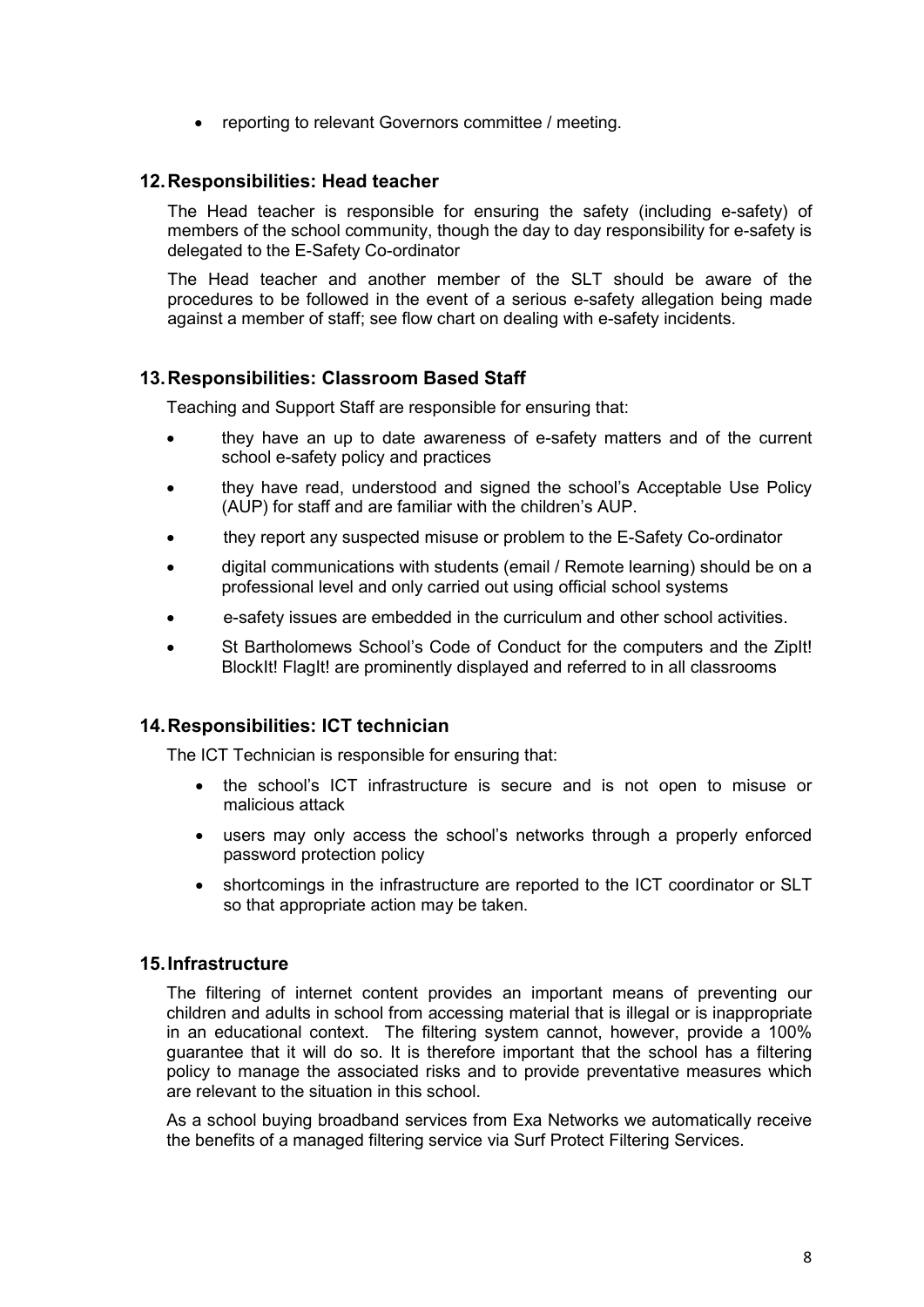- All users have a responsibility to report immediately to class teachers / E-Safety Coordinator any infringements of the school's filtering policy of which they become aware or any sites that are accessed, which they believe should be blocked.
- Users must not attempt to use any programmes or software that might allow them to bypass the filtering / security systems in place to prevent access to such materials.
- Pupils are made aware of the importance of filtering systems through the school's e-safety education programme.
- Staff users will be made aware of the filtering systems through signing the AUP (a part of their induction process) and briefing in staff meetings, training days, memos etc. (from time to time and on-going).
- Parents will be informed of the school's filtering policy through the Acceptable Use agreement and through e-safety awareness sessions / newsletter etc.

## 16. Illegal or inappropriate activities and related sanctions

The school believes that the activities listed below are inappropriate in a school context (those in bold are illegal) and that users should not engage in these activities when using school equipment or systems (in or out of school).

Users shall not visit Internet sites, make, post, download, upload, data transfer, communicate or pass on, material, remarks, proposals or comments that contain or relate to:

- child sexual abuse images (illegal The Protection of Children Act 1978)
- grooming, incitement, arrangement or facilitation of sexual acts against children (illegal – Sexual Offences Act 2003)
- possession of extreme pornographic images (illegal Criminal Justice and Immigration Act 2008)
- criminally racist material in  $UK -$  to stir up religious hatred (or hatred on the grounds of sexual orientation) (illegal – Public Order Act 1986)
- pornography
- promotion of any kind of discrimination
- promotion of racial or religious hatred
- threatening behaviour, including promotion of physical violence or mental harm
- any other information which may be offensive to colleagues or breaches the integrity of the ethos of the school or brings the school into disrepute

Additionally the following activities are also considered unacceptable on ICT equipment provided by the school:

- Using school systems to run a private business
- Use systems, applications, websites or other mechanisms that bypass the filtering or other safeguards employed by Leicestershire County Council / or the school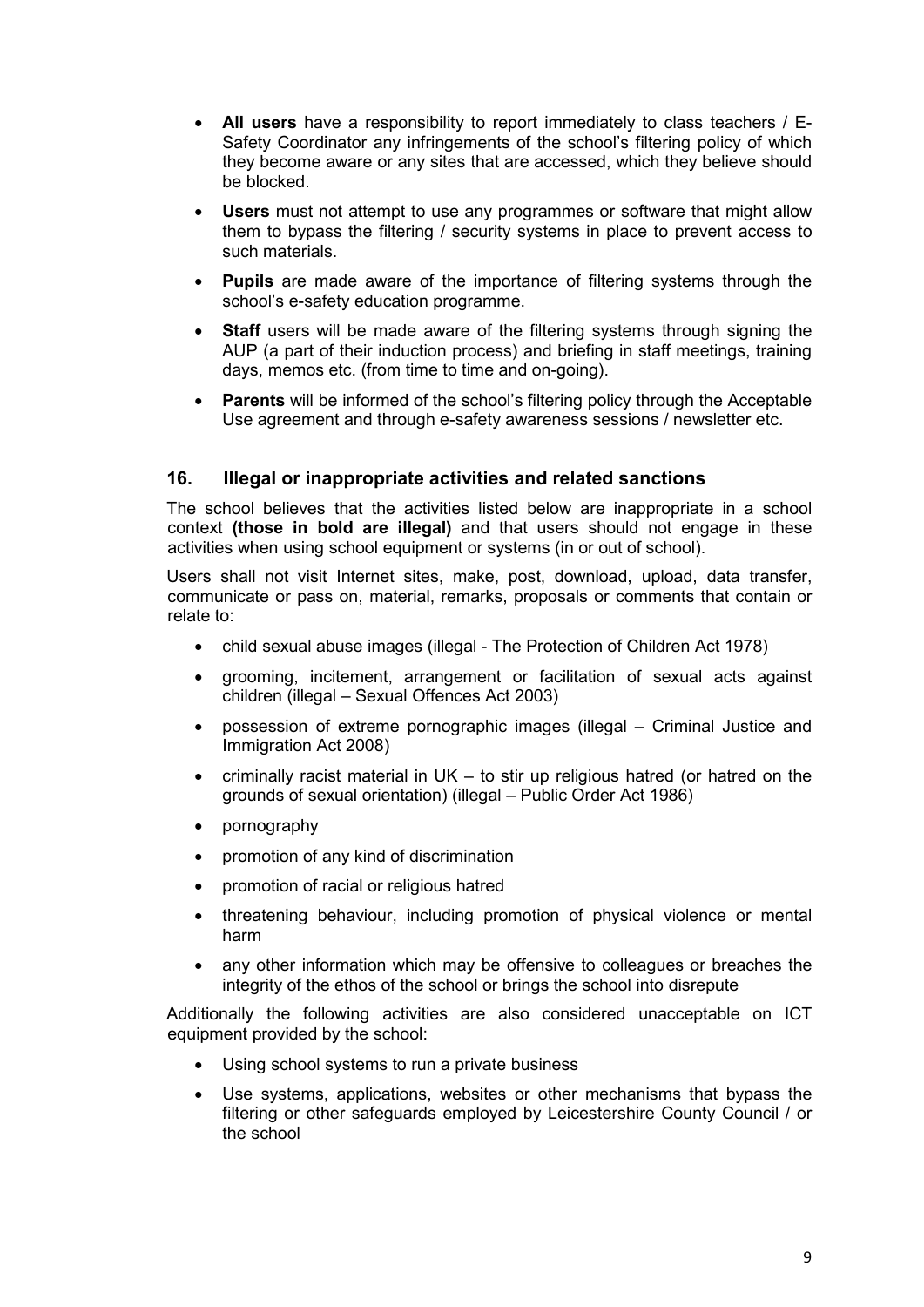- Uploading, downloading or transmitting commercial software or any copyrighted materials belonging to third parties, without the necessary licensing permissions
- Revealing or publicising confidential or proprietary information (eg financial / personal information, databases, computer / network access codes and passwords)
- Creating or propagating computer viruses or other harmful files
- Carrying out sustained or instantaneous high volume network traffic (downloading / uploading files) that causes network congestion and hinders others in their use of the internet
- On-line gambling and non-educational gaming
- Use of personal social networking sites / profiles for non-educational purposes

If members of staff suspect that misuse might have taken place, but that the misuse is not illegal (see above) it is essential that correct procedures are used to investigate, preserve evidence and protect those carrying out the investigation.

It is more likely that the school will need to deal with incidents that involve inappropriate rather than illegal misuse. It is important that any incidents are dealt with as soon as possible in a proportionate manner, and that members of the school community are aware that incidents have been dealt with.

## 17. Reporting of e-safety breaches

It is hoped that all members of the school community will be responsible users of ICT, who understand and follow this policy. However, there may be times when infringements of the policy could take place, through careless or irresponsible or, very rarely, through deliberate misuse. Listed below are the responses that will be made to any apparent or actual incidents of misuse:

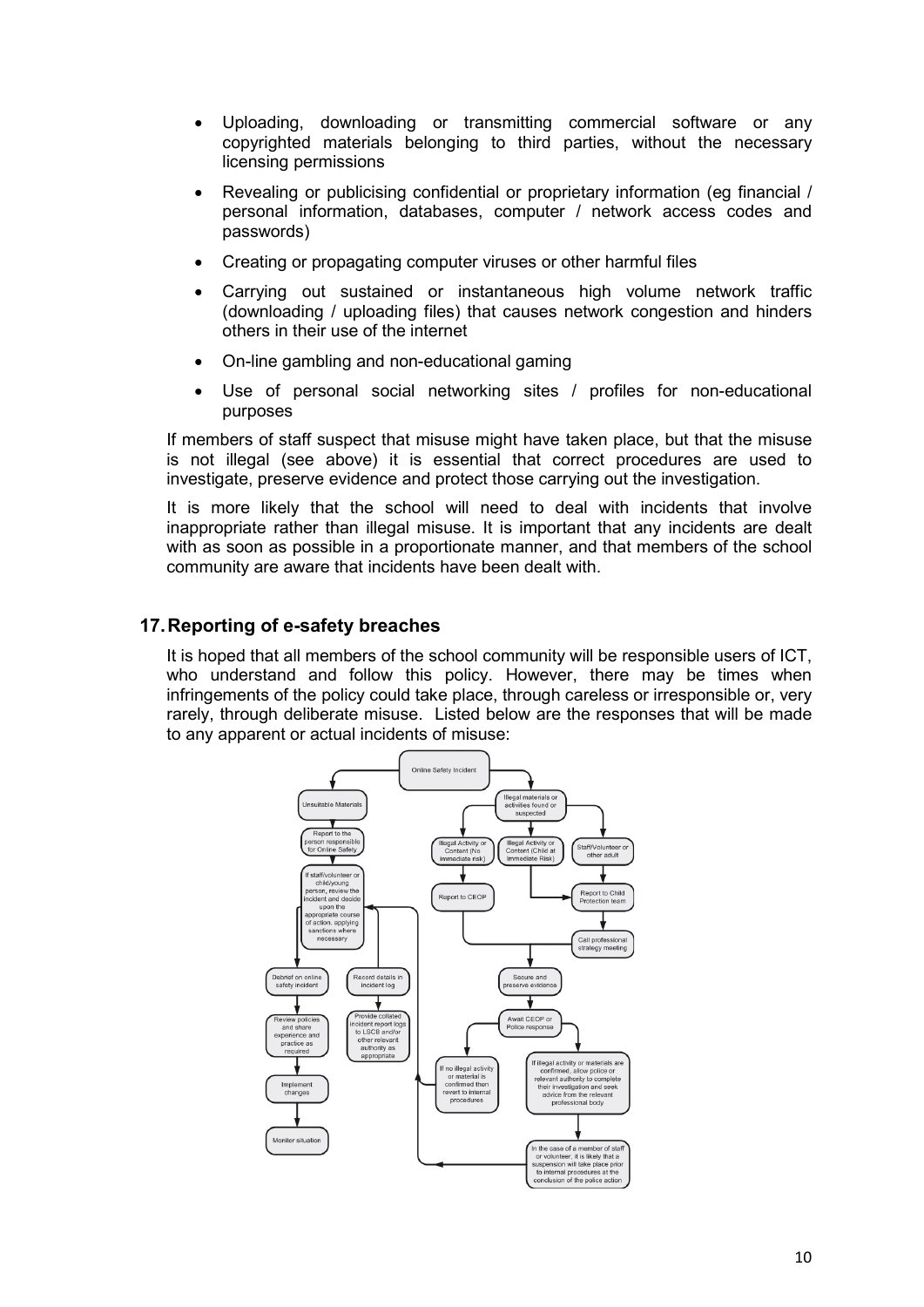# 18. Use of hand held technology (personal phones and hand held devices)

We recognise that the area of mobile technology is rapidly advancing and it is our school's policy to review its stance on such technology on a regular basis. Currently our policy is this:

Members of staff are permitted to bring their personal mobile devices into school. They are required to use their own professional judgement as to when it is appropriate to use them. Broadly speaking this is:

- Personal hand held devices will be used in lesson time only in an emergency or extreme circumstances
- Staff should limit their use of personal mobile technologies to necessary communication only during specified breaks during the school day: at St Bartholomews CE Primary School this refers to the LUNCH BREAK only\*
- \*Exceptions to this are midday supervisors and staff on lunch duty who SHOULD NOT use personal mobile technologies during the lunch break at all
- Understand that personal mobile technologies MUST BE SET TO SILENT during the working day and should not be heard making any noise at all in any area of the school premises; this includes in classrooms, corridors, playgrounds, kitchen and offices
- Members of staff are free to use these devices in school, outside teaching time in accordance with the e-safety policy and the mobile digital equipment policy
- Pupils are not currently permitted to bring their personal hand held devices into school unless they have permission signed by a parent. These forms are held in the school office.

#### A number of such devices are available in school (e.g. iPads) and are used by children as considered appropriate by members of staff.

## 19. Email

Access to email is provided for all staff in school via the MS Outlook web page accessible via a web browser (internet Explorer) from their desktop.

These official school email services may be regarded as safe and secure and are monitored.

- Staff should use only the school email services to communicate with others when in school, or on school systems (eg by remote access).
- Users need to be aware that email communications may be monitored
- A structured education programme is delivered to pupils which helps them to be aware of the dangers of and good practices associated with the use of email (see education section above)
- Staff may only access personal email accounts on school systems for emergency or extraordinary purposes (these may be blocked by filtering).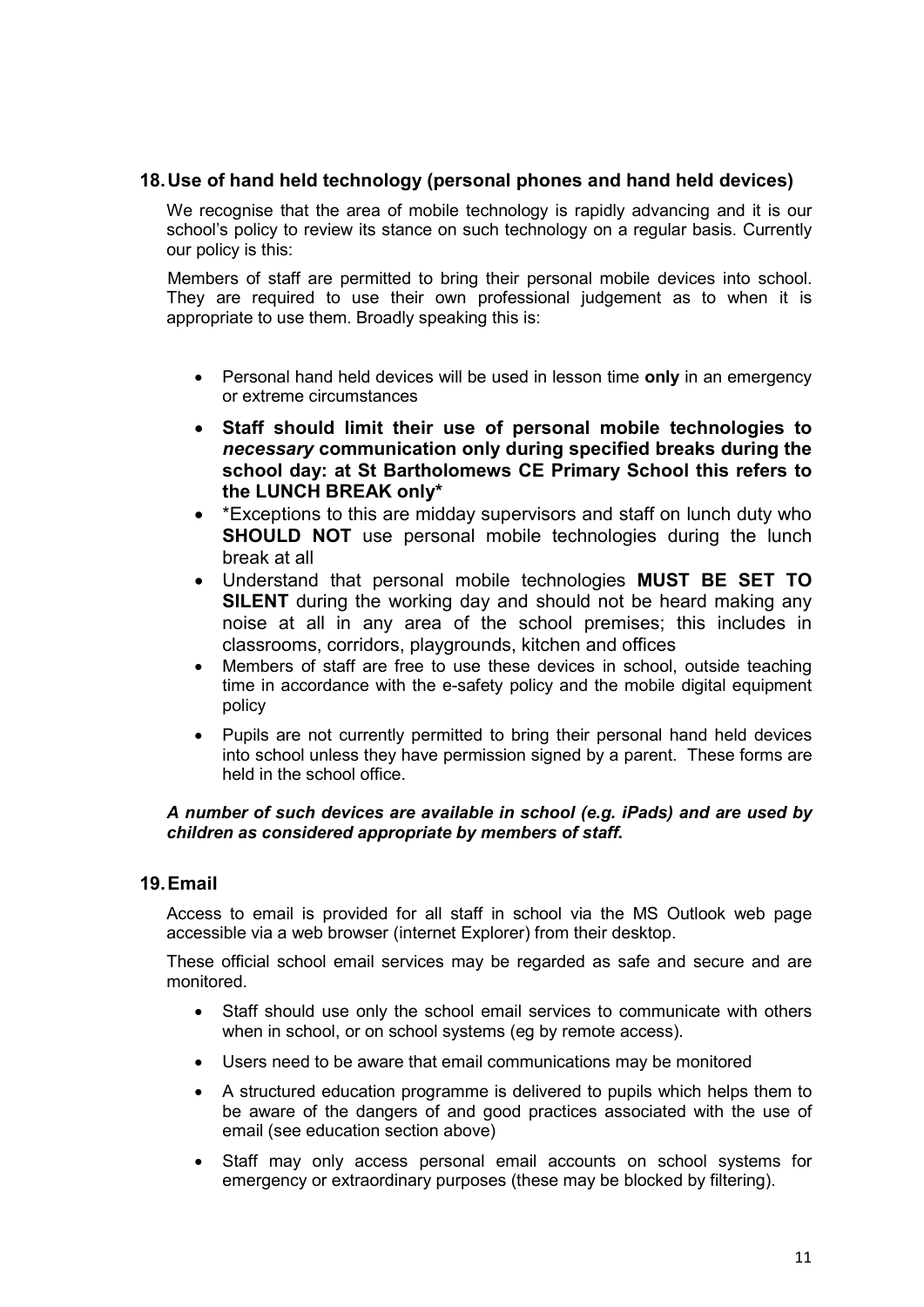Users must immediately report, to their class teacher / E-Safety Coordinator – in accordance with the school policy the receipt of any email that makes them feel uncomfortable, is offensive, threatening or bullying in nature and must not respond to any such email.

# 20. Use of digital and video images

- When using digital images, staff should inform and educate pupils about the risks associated with the taking, use, sharing, publication and distribution of images. In particular they should recognise the risks attached to publishing their own images on the internet e.g. on social networking sites.
- Members of staff are allowed to take digital still and video images to support educational aims, but must follow school policies concerning the sharing, distribution and publication of those images. Those images should only be captured using school equipment; the personal equipment of staff should not be used for such purposes.
- Care should be taken when taking digital / video images that pupils are appropriately dressed and are not participating in activities that might bring the individuals or the school into disrepute.
- Pupils must not take, use, share, publish or distribute images of others without their permission

See also the following section for guidance on publication of photographs

## 21. Use of web based publication tools

Our school uses the public facing website, St.Bartholomew's Church of England Primary School - Home (st-bartholomews.leics.sch.uk)sharing information with the community beyond our school. This includes celebrating work and achievements of children.

- Personal information should not be posted on the school website and only the official email address office@st-bartholomews.leics.sch.uk should be used to contact or identify members of staff (never pupils).
- Only pupil's first names are used on the website, and only then when necessary.
- Detailed personal calendars are not published on the school website.
- Photographs published on the website, or elsewhere that include pupils will be selected carefully and will comply with the following good practice guidance on the use of such images:
- pupils' full names will not be used anywhere on a website or blog, and never in association with photographs
- Written permission from parents or carers will be obtained on omission into school before photographs of pupils are published on the school website.
- $\bullet$

## 22. Professional standards for staff communication

A teacher is expected to demonstrate consistently high standards of personal and professional conduct. The following statements from the Teaching Standards define the behaviour and attitudes which set the required standard for conduct throughout a teacher's career. Teachers uphold public trust in the profession and maintain high standards of ethics and behaviour, within and outside school, by: